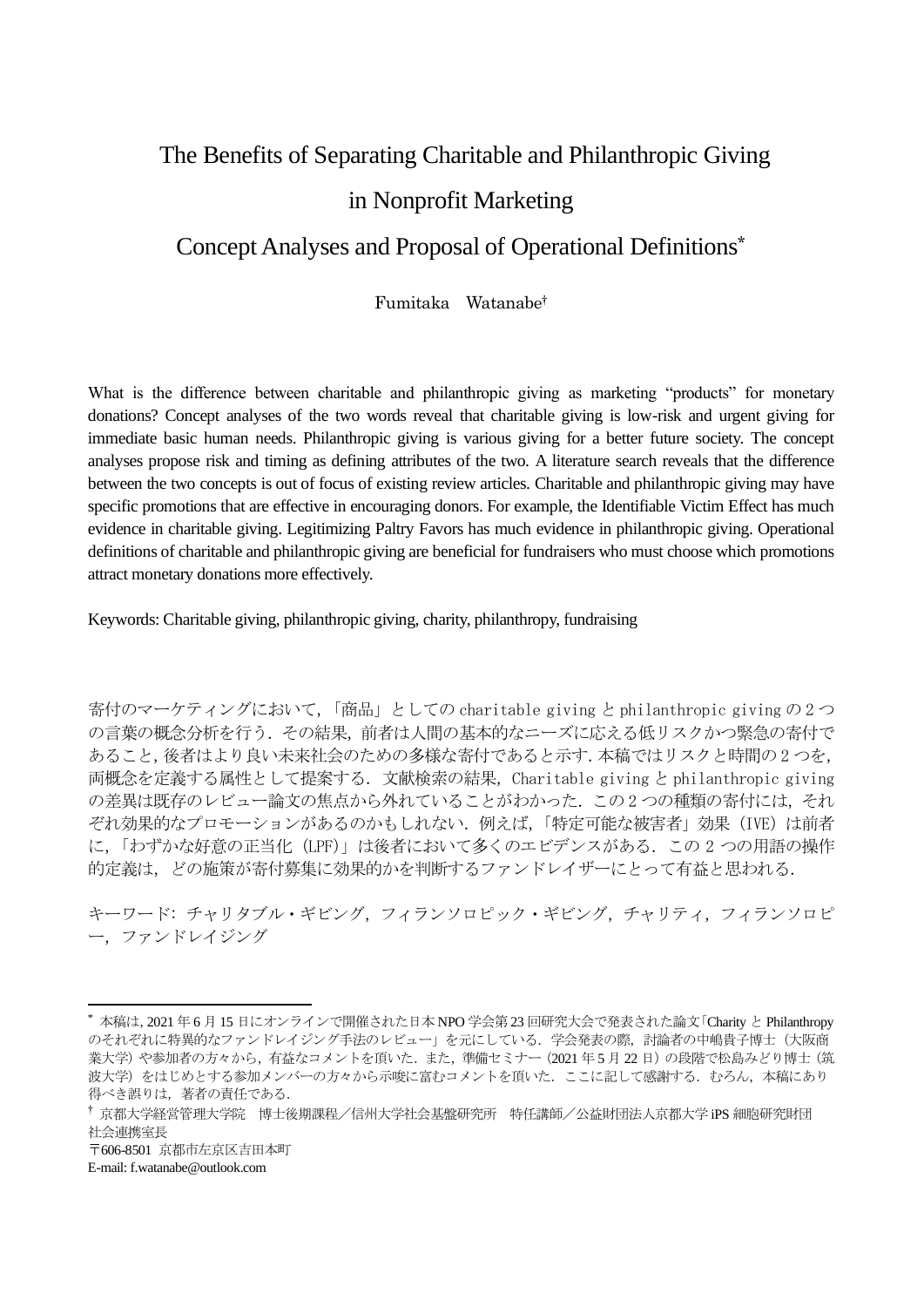# 1. Introduction

Philanthropy is an essentially contested concept (Daly 2012). Though the definition of philanthropy is often regarded as synonymous with a "charitable donation" (Sulek 2010), much literature argues that philanthropy and charity are different (e.g., Frumkin, 2008). If there is a difference between "charitable giving" and "philanthropic giving" as the aim of monetary donations, scholars should investigate the characteristics of the two "products" when applying marketing theories in fundraising. There are at least two reasons that we should scrutinize the difference. The first reason is that a specific marketing technique might be effective in the "promotion" of charitable giving but not effective in philanthropic giving. Nonprofit marketers are always looking for effective promotions for their specific "products," not for various products in general. Just as different nudge techniques can promote "impulsive" and "deliberative" monetary donations (Karlan et al. 2019), charitable and philanthropic giving may have effective "promotions," respectively. The second reason is that specific segmentation of donors might show a stronger preference for philanthropic giving than for charitable giving. Just as the specific causes attract donors with specific attributions (Srnka et al. 2003; Neumayr and Handy 2019), charitable and philanthropic giving may have suitable "segmentations" to aim at in marketing. Generally, nonprofit marketers and fundraisers cannot easily change the "products," which is the usage of the donation. If there is a difference in donor response between the products, it is the first thing that nonprofit marketers and fundraisers should know to determine their appropriate targets and promotions.

As I show in this article, charitable giving and philanthropic giving are different "products" in the monetary donation market, just as shares and bonds are different products in the financial market. The difference is related to the risk and similar to the difference between service and products(Murray 1991). Service marketing literature has produced fruitful insights for service marketers. Similarly, distinguishing philanthropic giving from charitable giving will produce implications for practitioners. This paper reviews the extant literature to clarify the difference between the two types of monetary donations in nonprofit marketing.

# 2. Method: Concept analysis approach

Booth et al. (2012) argue that concept analysis is a way to explicitly "seeks to define, expand and extend the theoretical underpinnings" of target concepts(p. 17). Many researchers use concept analysis in the field of nursing (Xyrichis and Ream 2008). Since the present paper aims to clarify the concepts and apply the implications into practice, there is much to be learned from nursing, which implements medical research into reality. Fundraising is an emerging profession that requires "a formal body of knowledge based on theory and research" (Brown, 2004, p. 86), as nursing was in the past. Concept analysis works as a foundation of theoretical progress in fundraising and enables fundraisers and nonprofit marketers to communicate more straightforwardly. Among the various concept analysis methods, eight steps that Walker and Avant (2005) organized are practical. The rest of this article follows their eight steps (Table 1).

#### Table 1: Eight steps by Walker and Avant(2005)

| Concept analysis steps                                                         | Presentation |
|--------------------------------------------------------------------------------|--------------|
|                                                                                | positions    |
| 1. Select a concept                                                            | 2.1.         |
| 2. Determine the aims of concept analysis                                      | 2.2.         |
| 3. Identify all uses of the concept                                            | 3.1.         |
| 4. Determine the defining attributes                                           | 3.3.         |
| 5. Identify a model case                                                       | 3.4.         |
| 6. Identify borderline, related, contrary, invented,<br>and illegitimate cases | 3.5.         |
| 7. Identify antecedents and consequences                                       | 3.6.         |
| 8. Define empirical referents                                                  | 3.7.         |

Source: The author created the table from Walker and Avant(2005)

#### 2.1. Selection of concepts to analyze

We need to break down "products" in the marketing of monetary donations into at least two categories: "charitable giving" and "philanthropic giving." Since we are interested in monetary donations, "charity" and "philanthropy" are too broad as concepts. Indeed, "charity" often means a nonprofit organization. "Philanthropy" often includes actions without money transfer. The term "philanthropy" has a contested and broad meaning (Daly 2012), so the term "philanthropic giving" is more appropriate for specifying monetary donations to philanthropic objectives.

#### 2.2. Determine the purpose of analyses

This concept analysis aims to establish operational definitions of two terms—charitable giving and philanthropic giving—that enable recommendable marketing strategies for each. Many authors argue the distinction between charity and philanthropy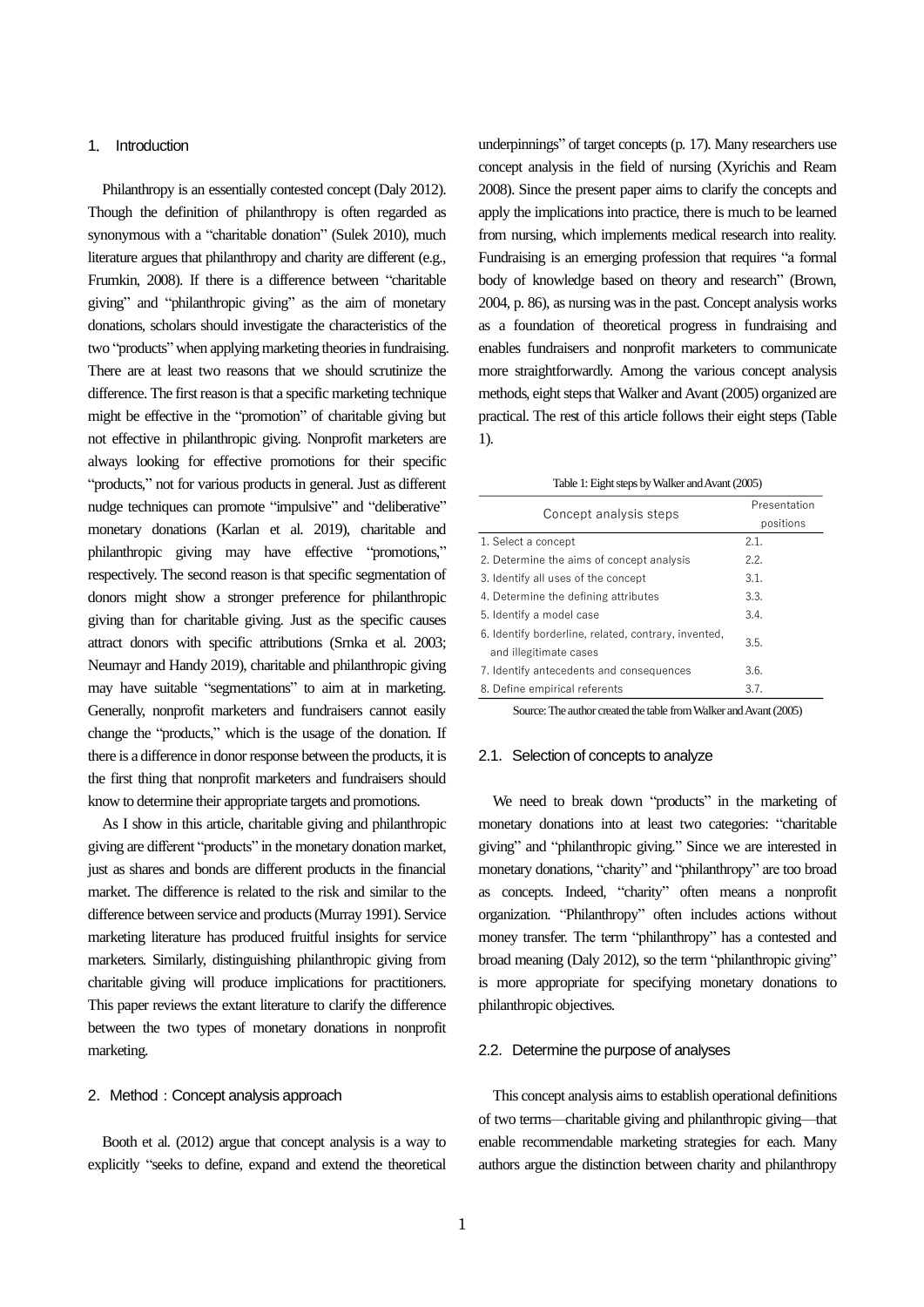(Frumkin 2008; Payton and Moody 2008; Phillips and Jung 2016). We will obtain a more scrutinized comparison of the two terms by this concept analyses.

# 3.Results

#### 3.1. Identify the Uses of the Concepts

The number of search results shows that "charity" and "charitable giving" are more common than "philanthropy" and "philanthropic giving (Table 1)." We can find that the comparative popularities of the words. According to Ma et al. (2021), "charity" is more popular than "philanthropy" among Humanities Metaparadigm (Ma et al., 2021, Figure 4). "Charitable giving" is much more popular than "philanthropic giving" among Social Science Metaparadigm, and we cannot find the term "philanthropic giving" in the figure that visualized the knowledge structure of nonprofit and philanthropic studies. The Figure 4 by Ma et al. (2021) implies that most articles in social science describe monetary donations using the term "charitable giving." The present study is an attempt to subdivide charitable giving based on the literature review.

|  |  |  |  | Table 2. The number of search results as of August 22, 2021 |  |
|--|--|--|--|-------------------------------------------------------------|--|
|--|--|--|--|-------------------------------------------------------------|--|

|                      | Web of  | Google  | <b>EBSCOhost</b> |
|----------------------|---------|---------|------------------|
|                      | Science | Scholar |                  |
| charity              | 36,976  | 983,000 | 273.911          |
| charitable giving    | 4.453   | 296,000 | 27.175           |
| philanthropy         | 8.892   | 81.000  | 125,225          |
| philanthropic giving | 874     | 81,000  | 733              |

Source: Created by the author using the search result data.

As we cannot find direct definitions of "charitable giving" and "philanthropic giving" in dictionaries, I examined the definitions of "charity" and "philanthropy" in four English dictionaries (Cambridge Dictionary; Macmillan Dictionary; Merriam-Webster Dictionary Online; The New Oxford Dictionary of English) and four encyclopedia articles (Anheier 2005; de Paiva Duarte 2013; Saukko 2014; Cheek et al. 2015) to find the defining attributes of the two (See the Appendix 1 and 2). De Paiva Duarte (2013) cited the book by Visser et al. (2010) and Cheek et al. (2015) cited Gunderman (2009) to describe the definitions of the concepts. In these definitions, we can see that philanthropy is sometimes regarded as the synonym of charity.

Next, I searched review articles on "charity," "charitable giving," "philanthropy," and "philanthropic giving" using the Web of Science, GoogleScholar, and EBSCOhost to determine how the two concepts are used. The literature was limited to articles published in English. I also did ancestry searches by scanning the reference list of the review articles.

#### 3.1.1.Philanthropy/Philanthropic giving

In philanthropic studies, one widely accepted definition of philanthropy is "the private giving of time or valuables (money, security, property) for public purposes" by Salamon (1992, p10). In an academic context, the word "philanthropy" is used as an "essentially contested concept" (Daly 2012). Sulek (2010) explored the meaning of philanthropy in modern academic literature and pointed out that most scholars use the word "philanthropy" as a synonym for "charitable donations" and that there are some notable exceptions. Philanthropy is now expanding in combinations with the words such as strategic, venture, entrepreneurial, catalytic, and so forth (Phillips and Jung 2016). In a review article in public economics, philanthropy encompasses "donating time, helping a stranger, participating in a community event, and even helping one's family members" (Andreoni & Payne, 2013, p. 5). This definition might be the broadest use of philanthropy. The term "philanthropic fundraising" is used in a review article by Lindahl and Conley (2002), and the term covers fundraising for various causes. The term "philanthropic giving" or "philanthropic gift" has been used in previous studies primarily to describe giving by corporations (Bose et al. 2017) or foundations (McClure et al. 2017). Regarding the recipient of the gift, the higher education sector tends to use "philanthropic" to describe donations to universities (McAlexander et al. 2014; Thompson and Burnett 2019). This is reasonable considering the definitions by Worth (2015) who described philanthropy as "investment in the infrastructure of society." Indeed, philanthropic giving often benefits organizations outside the nonprofit sector such as public schools and for-profit hospitals through nonprofit affiliates that accept monetary donations (Barman 2017). According to Wright (2001), philanthropy is an increasingly commanding act in the U.S..

# 3.1.2. Charity/Charitable giving

In contrast, the word "charitable organizations" has a limiting connotation to be "organizations concerned with helping those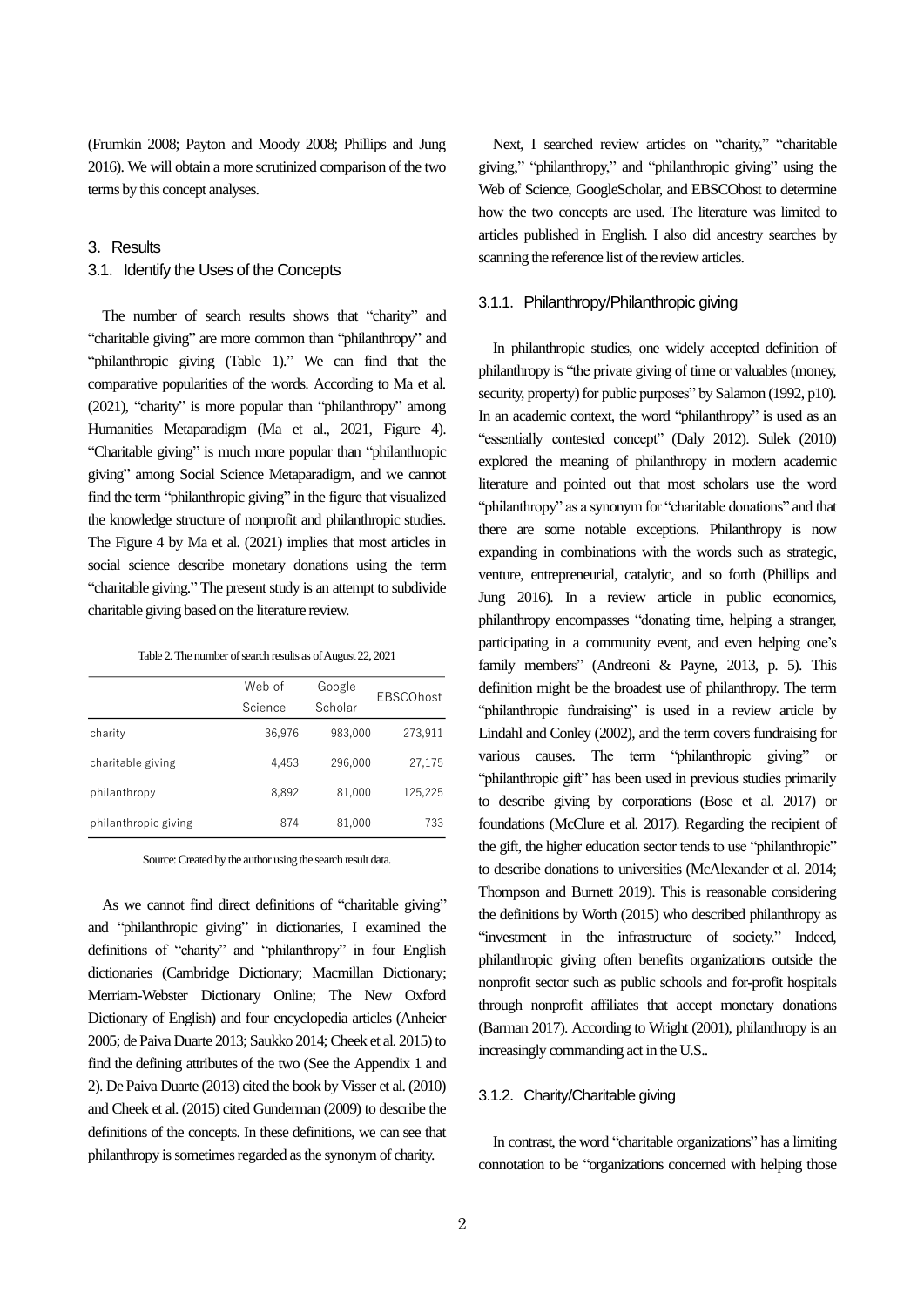in need of food, shelter, and other necessities of life (Steinberg & Powell, 2006, p. 2)." The single word "charity" means a nonprofit organization as a legal entity in the U.K. (Anheier 2014). However, "even charities are trying to disassociate themselves from charity" because of the limiting connotations (Phillips & Jung, 2016, p. 11). A highly cited interdisciplinary review article defines charitable giving in a broad sense as "the voluntary donation of money to an organization that benefits others beyond one's own family (Bekkers & Wiepking, 2011a, p. 925)." Notably, most charitable giving is directed to organizations in the nonprofit sector (Barman 2017). In the U.K., charity and charitable giving are the preferred terms with an egalitarian and respectful image (Wright 2001).

#### 3.2. The distinction between charity and philanthropy

Many authors have argued the difference between the charitable effort to alleviating human suffering and the philanthropic effort to end them (Andrews 1950; Ostrower 1995; Sealander 2003; Payton and Moody 2008; Gunderman 2009; Dodgson and Gann 2020). In the third sector research context, the two concepts' interchangeable use seems to be a problem to be solved. Steinberg and Powell (2006) mentioned that restricting the definition of philanthropy to the transfer of funds raises the question of its distinction from charity (p. 3). Payton and Moody (2008) proposed to use the word "charity" narrowly to express "acts to relieve suffering." They use "philanthropy" as an umbrella word with broader meanings (p. 38)." Harrow (2010) pointed out that philanthropy is used as "a scaled-up form of charitable giving" in much of the literature and that the words "philanthropy" and "charity" are among several words that are used interchangeably by various people without explanation. A dictionary on nonprofit sector also differentiates charity and philanthropy (Anheier 2005). The former is "temporary relief from social problems" (p. 46) to alleviate suffering people. The latter is "a longer-term, more profound commitment to public benefit that seeks to address the roots of social problems (p. 196)." Frumkin (2008) clearly described that charity as "the uncomplicated and unconditional transfer of money or assistance to those in need with the intent of helping (p. 5)." According to him, charities have long been criticized as superficial and not adequately curative without demanding change and self-help from the poor. Another criticism of charity was that it relieves the government of a burden by taking over the work that the government should do. He insisted that self-help and opportunity creation are the

fundamental notions underlying philanthropy that differentiate it from a charity. A review article on nonprofit marketing (Sargeant and Woodliffe 2007) uses the word "giving" and "monetary donations" and does not distinguish between the two concepts.

#### 3.2.1.Philanthropy as an investment

According to the Havens et al. (2006), the reason why major donors in the U.S. preferred to make a gift for educational causes is due to "the increasing trend in philanthropy toward donor interest in tackling the root cause of social problems rather than ameliorating them (p. 560)." Havens et al. (2006) also pointed out that "business and investment practices" (p. 560) had reshaped philanthropy. *Encyclopedia of Corporate Social Responsibility* (de Paiva Duarte 2013) and *Encyclopedia of Quality of Life and Well-Being Research* (Saukko 2014) refer to Kanter (1999) and explain that philanthropy is not just charity but a strategic business investment. This definition of philanthropy as a kind of investmentis also found in a textbook for fundraisers by Worth (2015). Thus, many authors show that philanthropy is related to business and investment.

#### 3.3. Determine the Defining Attributes

As we saw in the previous step, a part of the current literature differentiates between the two concepts. Charitable giving consists of donations for the short-term support of people in immediate need. Philanthropic giving is donations for a longer-term, scientific approach to addressing the problem's root cause.

Now we can define charitable and philanthropic giving operationally. Compared to philanthropic giving, charitable giving is more certain to benefit the suffering people. If philanthropy is a kind of investment (Kanter, 1999; Worth, 2015), it is natural that philanthropic giving is associated with the risk of philanthropic failure (Frumkin, 2008). Therefore, risk is one of the attributes that divide charitable and philanthropic giving. Since charitable giving works as the relief for the suffering (Payton & Moody, 2008) in the short term, a longer-term monetary donation is not charitable giving but philanthropic giving. If philanthropic giving is a kind of investment, it inevitably takes time to produce a sizeable public benefit. Thus, the second defining attribute is time.Philanthropy has a broad meaning as an umbrella term (Payton and Moody 2008), so philanthropic giving should be more diverse than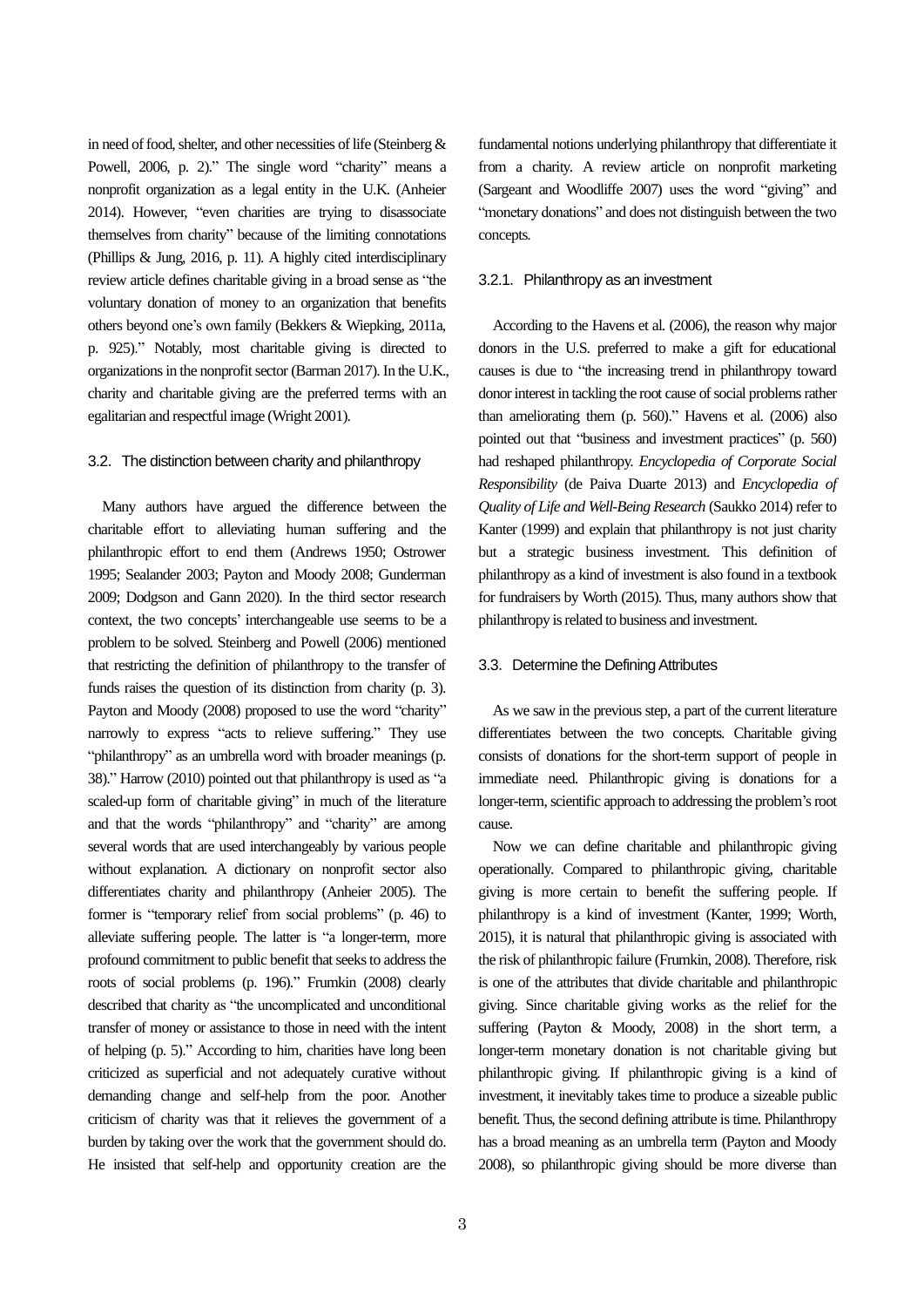charitable giving.

Using risk and time as defining attributes, we can divide monetary donations into four types, as depicted in Table 3.

|  |  | Table 3. Four types of monetary donations |  |
|--|--|-------------------------------------------|--|
|--|--|-------------------------------------------|--|

|            | Low-risk      | High-risk     |
|------------|---------------|---------------|
| Short-term | Charitable    | Philanthropic |
|            | giving        | giving        |
| Long-term  | Philanthropic | Philanthropic |
|            | giving        | giving        |

Source:Created by the author.

Low-risk and short-term giving belongs to charitable giving as its primary objective is to meet urgent human needs. Though the term "charitable giving" is dominant in social science (Ma et al. 2021), I propose charitable giving should be used more narrowly for monetary donations to provide immediate relief to the suffering in an almost certain manner. If a monetary donation has a high risk of philanthropic failure (Frumkin 2008) or takes a long period to produce public benefit, the donation cannot relieve the suffering. Thus, we should not call long-term or high-risk giving "charitable giving." I propose to use the term "philanthropic giving" based on the diversity of philanthropy and its characteristic as a kind of investment. When a nonprofit organization receives a monetary donation, the organization uses the money as either charitable or philanthropic giving. This terminology highlights the trade-off relationship between immediate small benefit and long-term benefit with a risk.

The use of the term "philanthropic" will not be out of place for donors. For example, an entrepreneur who made an extraordinary gift to Harvard University's School of Public Health calls the resource with long-term and high-risk target "philanthropic capital" (Dodgson & Gann, 2020, p. 47).

Charitable giving is often an impulsive act for donors, but this is not a defining attribute because it is an attribute of donors' reaction to the "product," not the product itself. Whether a donor's decision of monetary donations is strategic or not is also unsuitable as a defining attribute. The strategic decision is on the donors' side, so we cannot use it as the defining attribution of "products" on the organizations' side. A longer time frame or higher risk of philanthropic giving requires nonprofit organizations to manage the uncertainty, but charitable giving also requires a strategy to deal with urgent situations that threaten immediate human needs.

#### 3.4. Related Concepts

Once we determine the defining attributes, we can identify the related concepts of the two terms. The former is the alleviation of the suffering of the poor. The latter is "addressing the root causes of poverty to bring about permanent solutions to it and other social ills." *International Encyclopedia of the Social and Behavioral Sciences* (Cheek et al. 2015) refers to Gunderman (2009) and points out that three paradigms of giving can be distinguished in the current academic discourse. The first one is "Egoistic Giving," which is from a donor's egoism. The second is "Compassionate Giving" (Charity) which aims to addresses immediate human needs. The last is "Scientific Giving," which addresses the long-term improvement of the human condition with a systematic approach. Compassionate giving is related to charitable giving. Scientific giving is related to philanthropic giving.

#### 3.5. Model and Additional Cases

Let us review the model cases of the two concepts. Sometimes there are two different ways of using monetary donations for a single cause. If a nonprofit organization uses donated money to provide water bottles to thirsty people, it is considered charitable giving. If the nonprofit uses the money to construct a well in a village, it is a philanthropic giving. Since self-help and opportunity creation is philanthropy principles (Frumkin, 2008, p. 7), the project would be more philanthropic if the nonprofit used the money to teach villagers how to construct or maintain the well. The two are not entirely separable, and there is a middle ground between typical charitable giving and typical philanthropic giving.

Typical examples of charitable giving are the "gifts made within days of the terrorist attacks of September 11, 2001, the Haitian earthquake in 2010, Hurricane Sandy in 2012, and Typhoon Haiyan in the Philippines in 2013" (Worth, 2015, p. 8). Typical examples of philanthropy are "gifts made to construct new hospitals, endow universities, or sustain museums" (Worth, 2015, p. 8).

There exist some related cases. Think about monetary donations to support COVID-19 affected students at a university. These are gifts for immediate needs of the students, but it is also a long-term investment for society. Another example is a crowdfunding campaign to sustain a community center in a financial crisis. The campaign has a short-term effect (overcoming the crisis) and a long-term effect (a better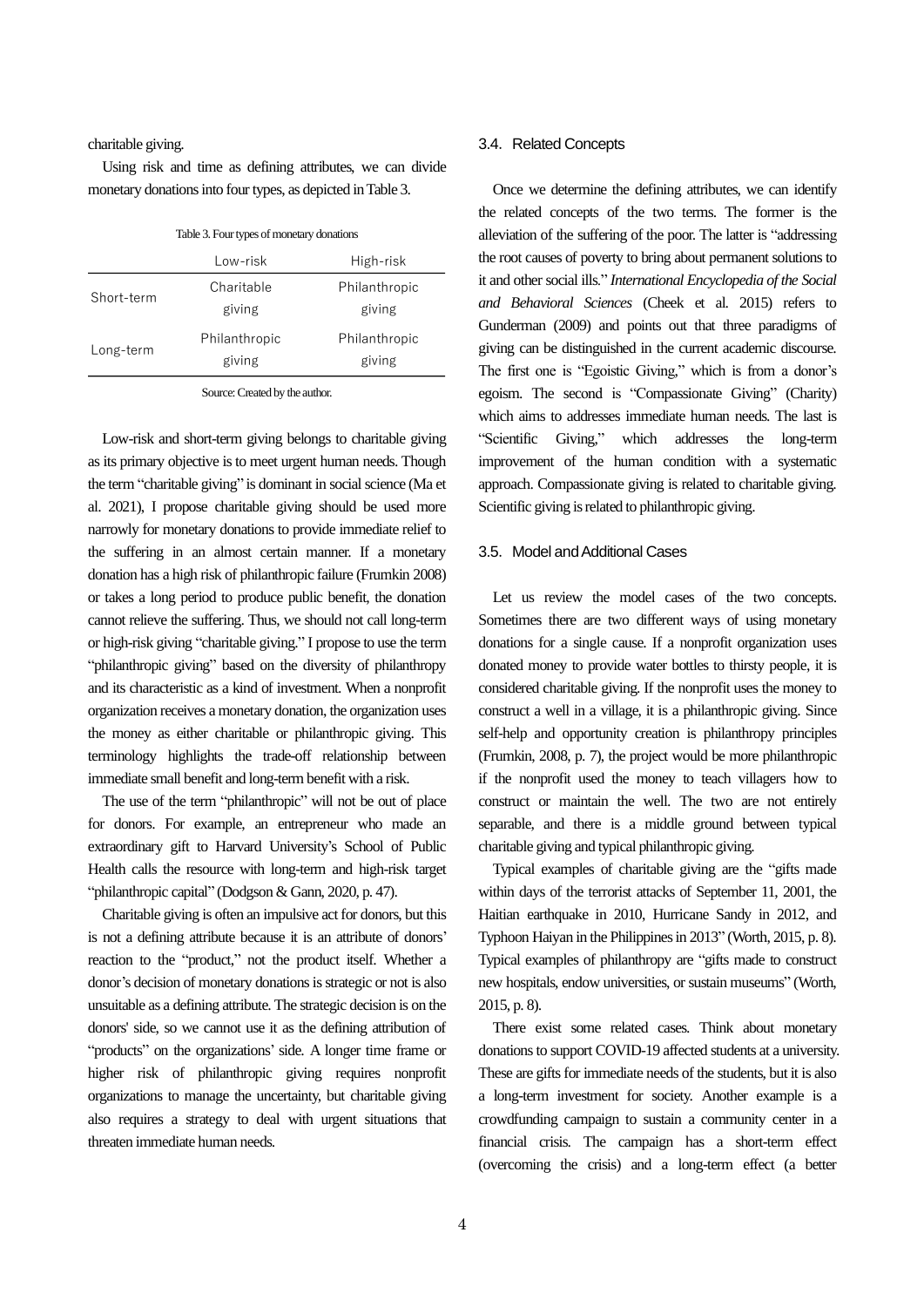community). Considering the above cases, although charitable and philanthropic giving often consist of contrary cases, there are ambiguous cases.

#### 3.6. Identify Antecedents and Consequences

The antecedents of pure charitable giving are the existence of victims with immediate human needs. Of course, the assumption that monetary donations can meet the need is necessary for charitable giving. Also, the potential donors must perceive the need before charitable giving. The typical antecedents of charitable giving are news coverage of a natural disaster, a civil war, or a terrorist attack. Donors' moral identity (Hardy and Carlo 2011) becomes salient before they decide to make a charitable gift or not. Before charitable giving, it is rare for fundraisers to show off the returns to the donor in exchange for the gift. Indeed, moral preferences in monetary donations are attenuated when exchange norms are made salient (Goenka and Van Osselaer 2019).

Contrary to this, an antecedent of philanthropic giving is a person's vision who wants to address society's long-term improvement. As Bremner and Boor (1988) argued, poverty has not been philanthropy's only or even its primary concern. In philanthropic giving, the person with the vision often becomes the primary donor to realize it. Another critical antecedent of philanthropic giving is that the vision is explained to potential donors. Then, the potential donors judge the extent to which they stand to gain if the vision is realized. A study of Chinese subjects asked to rate advertisements soliciting donations for cancer research, a typical philanthropic gift. Subjects rated the advertisements in which the in-group was the beneficiary more positively (Suzuki et al. 2020). It is natural that people feel higher risk when they purchase services than goods (Murray 1991). People might search for the information of the nonprofit organization before they make a philanthropic giving.

Consequences of the two types of giving make a clear difference. After pure charitable giving, immediate human needs will be met. Worry often arises that continuous charitable giving may result in less governmental support to the needy or that the beneficiaries will rely on self-help less(Frumkin, 2008, p. 5).

After philanthropic giving, the infrastructure of society improves. Social innovation is also a possible outcome of philanthropic gifts (Dodgson and Gann 2020). Since many prestigious organizations accept philanthropic giving, an increase in the donor's social status is often followed when a major philanthropic gift is made publicly. Criticism often arises

after this kind of philanthropic gift (Odendahl 1991). Philanthropic gifts to art museums might be criticized as non-effective by the effective altruism movement (Singer 2009). Sometimes, a vision to attract philanthropic giving is political, so donors share the same political ideologies and continue supporting the same vision. For example, female donor networks support female Democrat candidates financially in congressional campaigns(Crespin and Deitz 2010).

#### 3.7.Empirical Referents of Risk and Timing

Considering the previous discussion, I examine the empirical referents (Walker and Avant 2005) of the two concepts in previous literature on monetary donations.If there is a difference between charitable and philanthropic giving as concepts, and if risk and time are appropriate for defining the two's attributes, risk and time will affect donors' giving behavior. As time goes by, risk and ambiguity inevitably increase. However, since risk and time preferences are different (Andreoni and Sprenger 2012), I would argue these two factors separately.

#### 3.7.1.Risk

Dictator game participants give less when there is a greater risk that their donation will have less impact (Brock et al. 2013). Unknown randomness: ambiguity also makes room for the moral wavering of potential donors. The embezzlement of donated money is one of the worst things for donors, but such risk is difficult to estimate, and it is one of the inhibitors of donor behavior (Sargeant and Woodliffe 2007). Donors tend to choose a safer strategy in giving because donors generally have regret aversion (Brest and Wolfson 2020).

Pure charitable giving is expected to be a safer choice because the gift will be used to alleviate the recipients' needs immediately. Indeed, charitable giving donors respond very sensitively to slight risk. Loewenstein and Small (2003) conducted a field experiment in a typical charity setting. Participants made a gift to the organization Habitat for Humanity to support a needy family. The participants were divided into two groups in which the family either "has been selected" or "will be selected" from the recipient list. Contributions were significantly larger when the recipient family had already been determined than when they were yet to be determined. In a laboratory experiment, Exley (2016) examined how participants evaluated the risk that donated money may not reach the American Red Cross and the risk that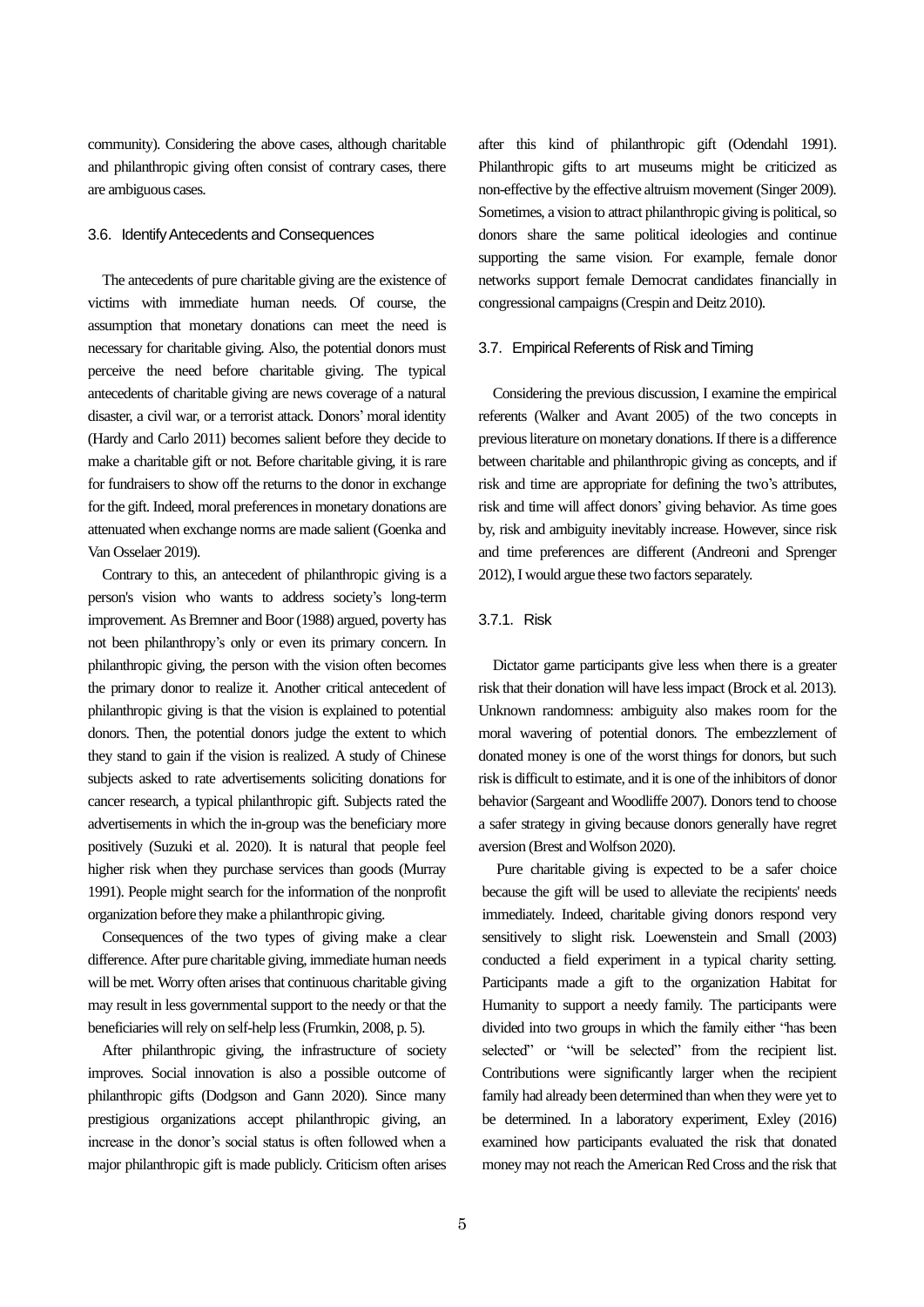the participant could not obtain the money. When there is a trade-off between money for a charity and the participants, they acted more averse to charity risk. The author called this tendency "excuse-driven responses to risk." This concept illustrates how a slight risk in charity can be used as an excuse not to donate.

Philanthropic donors may experience a relatively higher risk that their small gift is meaningless for a philanthropic cause, making a specific "promotion" effective on this "product." Cialdini and Schroeder (1976) experimented with fundraising for the American Cancer Society, a typical philanthropic organization. The confederates dressed as the organization's solicitors and visited prospects for donating money. The authors found that adding a short phrase (e.g., "even a penny will help") to a direct request nearly doubled the compliance rate without decreasing the mean donation size. This short phrase is known as a "Legitimizing Paltry Favor" (LPF), and this promotion is studied disproportionally many times in philanthropy. A meta-analytic review by Lee et al. (2016) showed comparatively more LPF experiments on medical research causes and fewer on poverty causes(See Figure 1. Experiments on non-cash donations were excluded from the graph.). There are fewer studies that demonstrate the effectiveness of LPFs on charitable giving.



Figure 1. Experiments on the Legitimizing Paltry Favor and the gift destinations Source: Created by the author using the reviewed articles data in Lee et al. (2016)

Categorizing animal welfare into charitable giving is questionable because charity is mainly for "human" needs. Caring for the animals leads to a better society; animal welfare can be categorized as philanthropic giving. Food support and refugees care is undoubtedly described as charitable giving.

Contrastingly, there are fewer empirical studies on philanthropic giving in a meta-analytic review of the Identifiable Victim Effect (IVE) (Lee and Feeley 2016). IVE as a nonprofit marketing promotion is studied disproportionally many times with specific products; charitable giving such as treating the patients and feeding the poor (See Figure 2. Experiments on non-cash donations were excluded from the graph.). Contrastingly, there was only one IVE experiment that dealt with typical philanthropic giving; medical research.



Figure 2. Experiments on the Identifiable Victim Effect and the gift destinations Source:Created by the author using the reviewed articles data in Lee and Feeley (2016)

In IVE experiments, donations in 14 experiments were for expensive medical treatment that requires a certain amount of money to be done. These thresholds are the source of risk, so these donations are not pure charitable giving.

Major gifts are riskier for donors compared to small gifts. Philanthropic gifts are riskier than charitable gifts. Therefore, it is expected that major donors to philanthropic causes are risk-tolerant people. Indeed, according to Nwakpuda (2020), major donors who make large contributions to higher educational institutions in science, technology, engineering, and math are disproportionately entrepreneurs.

#### 3.7.2.Timing

Generally, people prefer to gain utility now than to gain it in the future. If charitable giving produces utility immediately and philanthropic giving produces utility in the future, the former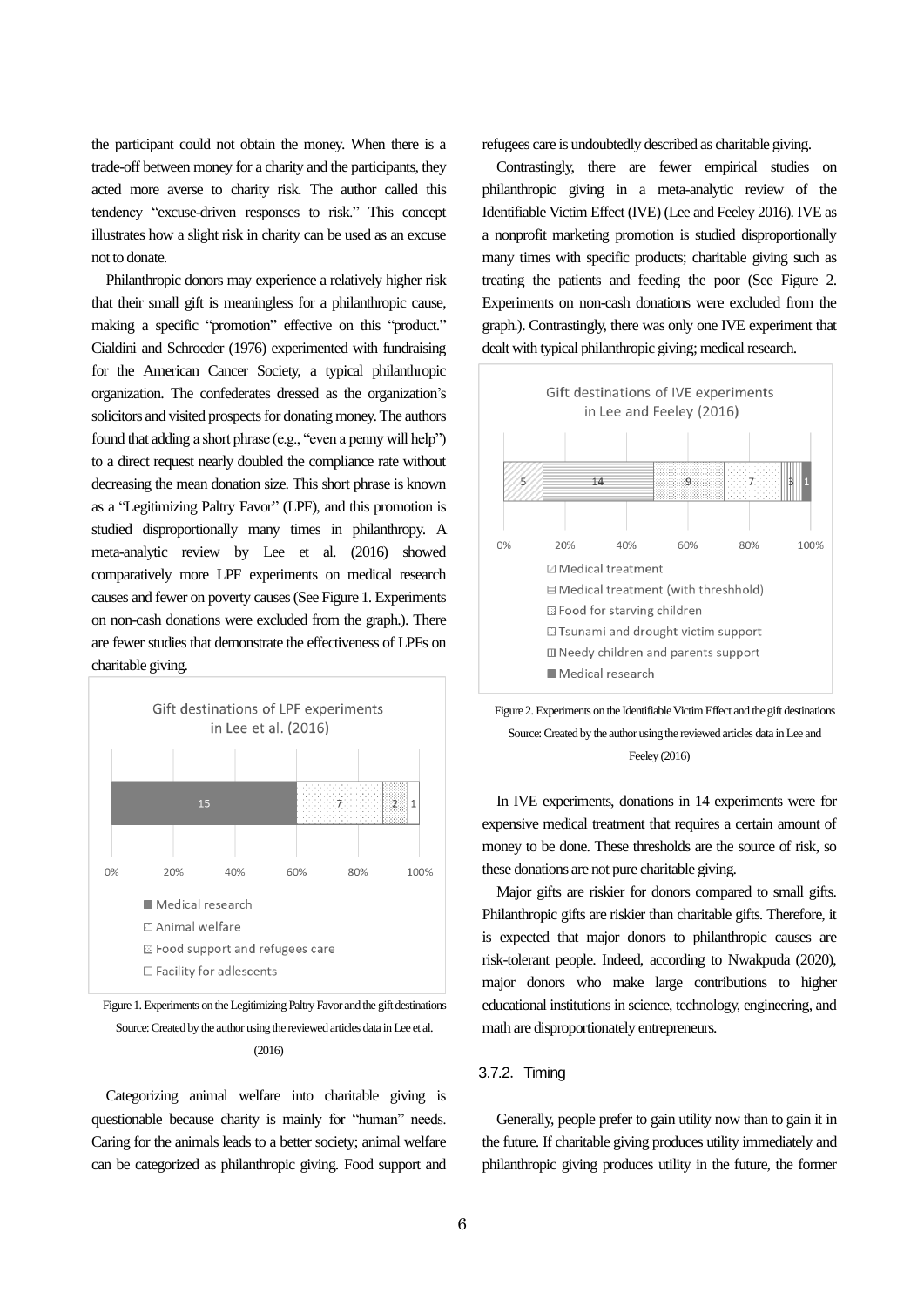would be preferred by many people. In other words, fundraisers collecting philanthropic giving should cover this disadvantage to compete with fundraisers who collect money for immediate support.

The persuasiveness of a fundraising message is an important factor for marketers. There is a study that examined what messages were effective for near-timed (within a week) and distant-timed (within a year) donations (Tugrul & Lee, 2018). The destination of the gifts is a nonprofit organization that provides scholarships to students in Turkey. Messages that focused on the losses resulting from not donating and appealed to the feasibility of outcomes were more effective for near-timed donations. Conversely, for distant-timed donations, the message of the outcome's desirability was more effective, focusing on the gain resulting from donating.

This problem is similar to the intertemporal donation choice (Sparrow and Spaniol 2018), which examines the choice between donating a small amount now or donating a larger amount later. The authors showed that older adults are more tolerant of postponing donations than younger adults. The destination of gifts is described as "one local charity from the list of options" in this study, so it seems that there is no option such as universities or political parties. Suppose we characterize the difference between charitable and philanthropic giving as the difference in the timing of producing the public good. Are older adults also more tolerant of philanthropic giving than younger adults? The implication from this study is helpful for nonprofit marketers in considering the target audience of their fundraising. Next, let us imagine a situation in which a donation made today will take some time to generate actual public benefit. An example of this distant-timed donation is study 1D in Williams et al. (2014). They manipulated psychological distance by presenting participants with a charitable appeal for the Red Cross, focusing on potential hurricane victims either for the upcoming hurricane season (near condition) or a hurricane season 10 years later (distant condition). The result was that the temporal distance decreased donations by weakening one's emotional connection to the victims. This study implies that philanthropic fundraising has more difficulty building and maintaining an emotional connection between the donors and beneficiaries in the future. In a charity advertisement experiment, Chang and Lee (2009) examined the effect of temporal framing on behavioral intention to donate. They described the problem of child poverty as "1,250 children die each hour (short-term)" and "about 11 million children die each year (long-term)." Temporal framing alone did not cause a significant effect.

However, a short-term frame became effective when combined with a negatively framed message and picture. A longer-term frame was effective with positive framings.

 Anisman-Razin and Levontin (2019) divided prosocial behavior into autonomy-oriented, which corresponded to philanthropic giving (support that is conducive to future success but not useful in the present) and dependency-oriented, which corresponds to charitable giving (support for coping with the current situation). They showed that consumers with different mindsets had different preferences. People who held the belief that personality could be trained (growth mindset) were less likely to provide dependency-oriented support than those who held the belief that personality does not change over time (fixed mindset). Beliefs mediate this relationship about the effectiveness of autonomy-oriented support. Ein-Gar and Levontin (2013) experimented with donations of time and money in a charity setting and manipulated temporal and social distances. The donors were more willing to make a charitable gift to an organization than to a recipient when there was greater temporal and social distance. The authors also demonstrated that empathy mediated charitable gifts to a single victim but did not mediate charitable organizations' gifts.

#### 3.8. A literature search of extant review articles

Much literature above explains the significant effects of risk and timing on charitable and philanthropic giving. Next, I examine how the difference between charitable and philanthropic giving is considered in recent review articles. The overview of the review articles is called umbrella review (Aromataris et al. 2015; Booth et al. 2016). Recently, a comprehensive umbrella review regarding what works to increase donations was published by Saeri et al. (2022). This article reviews 21 meta-analyses articles found by their systematic search. Out of 21 articles, there are only four articles (Peloza and Steel 2005; Lu 2016; Butts et al. 2019; Salido-Andres et al. 2021) that use the word "charity" and "philanthropy" but all the four articles omit the definitions and distinctions of the two terms. The remaining 17 articles do not use the word "philanthropy" or "philanthropic giving," showing that social science disciplines usually do not use these words (Ma et al. 2021).

In addition to the recent meta-meta-analysis above, I search my literature database and found 11 review articles. There are three review articles (Coyne et al. 2018; Butts et al. 2019; Salido-Andres et al. 2021) that were also covered by the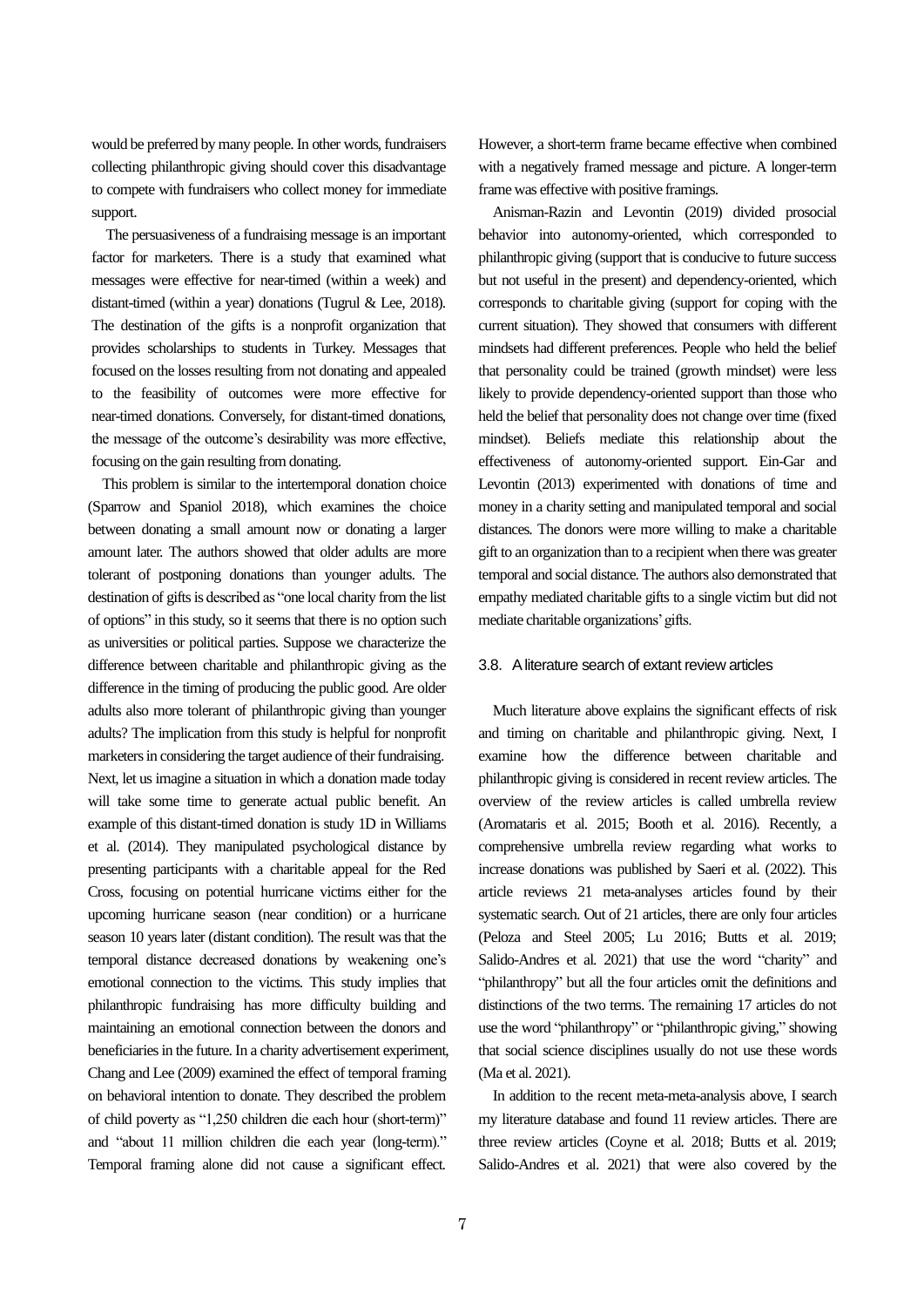meta-meta-analysis(Saeri et al. 2022). The earliest review is by Bekkers and Wiepking (2007) that overviews more than five hundred studies from various disciplines. In this review, authors define charitable giving as "the donation of money to an organization that benefits others beyond one's own family" (Bekkers & Wiepking, 2007 p2). The same definition is used in the authors' following article (Bekkers and Wiepking 2011a) that is cited by more than 1,300 papers. The other two review articles discuss monetary donations in a broad context of prosocial behavior (Coyne et al. 2018; Laguna et al. 2020). These four articles discuss charitable giving and philanthropic giving without distinguishing between the two, though this does not diminish the value of the articles. Systematic reviews on alumni loyalty (Iskhakova et al. 2017) and religious giving (Yasin et al. 2020) use the term "charitable giving," not "philanthropic giving," though monetary donations to universities or religious organizations are not "charitable" in the present research. There are two systematic reviews on fundraising media, namely social media (Di Lauro et al. 2019) and crowdfunding (Salido-Andres et al. 2021). These two articles also do not divide monetary donation into charitable and philanthropic giving. There are two review articles on the "promotion" of monetary donations. One is about social information (van Teunenbroek et al. 2020), and another is about the human tendency to help one victim more than many victims (Butts et al. 2019). These review articles also use "charitable giving" to describe monetary donations.

Thus, there is a research opportunity when researchers divide donations into the charitable and philanthropic giving because the different attributes of the two might better explain the existing result of previous studies.

# 3.9. Proposal of operational definitions of monetary donations

The risk and timing of monetary donations are influential factors in human giving behavior. Thus, we propose operational definitions of monetary donations by these two factors. They allow us to divide donations into four quadrants (Table 3). We can operationally define monetary donations in the second (upper left) quadrant as charitable giving and define monetary donations in the remaining quadrants as philanthropic giving. There has been much research on LPF, but we found that most of it has been on the philanthropic giving (Lee et al. 2016). We also found that much research on IVE is on charitable giving (Lee and Feeley 2016). This tendency implies an opportunity for

potentially fruitful analysis in the literature of monetary donations. To date, extant review articles found by systematic search (Saeri et al. 2022) do not address the difference between charitable and philanthropic giving. The proposed operational definition enables a more detailed product analysis in fundraising studies.

#### 4.Conclusion

Two defining attributes constitute the main difference between charitable giving and philanthropic giving: risk and timing. Regarding the risk of giving, charitable giving has lower risk because the gift recipients are now suffering in poverty and are expected to be highly responsive to the benefits. This perception leads to the donors' overhead (Gneezy et al. 2014) and indirectness aversion. Since philanthropy is a kind of investment, the risks are inevitable. Philanthropic organizations should have the power to realize the vision and capacity. The social benefit realized by philanthropic giving is larger than charitable giving, but it takes time. Since the time–discount rate and risk preference differ across the population, there must be a fit between philanthropic giving and a specific personality or mindset of a potential donorsegment.

Fundraisers for philanthropic giving have more difficulty in making the effect of the gift tangible than charitable giving. Philanthropic organizations should therefore supplement their incentives to donate with their brand and reputation. Overall, there is a practical benefit in distinguishing between charitable and philanthropic giving. These are different products in nonprofit marketing, and each requires a specific marketing strategy to collect monetary donations effectively. More empirical evidence is required to clarify the differences between charitable and philanthropic giving. Time and risk can be used to organize operational definitions of the two, which should become the basis of further empirical studies on this crucial difference of the "products" of nonprofit marketing.

#### **Acknowledgement**

This paper is based on the presentation "A Review of Fundraising Methods Specific to Charity and Philanthropy," which was presented at the 23rd Annual Conference of the Japan NPO Research Association held online on June 15, 2021. During the conference presentation, I received valuable comments from the discussant, Dr. Takako Nakajima (Osaka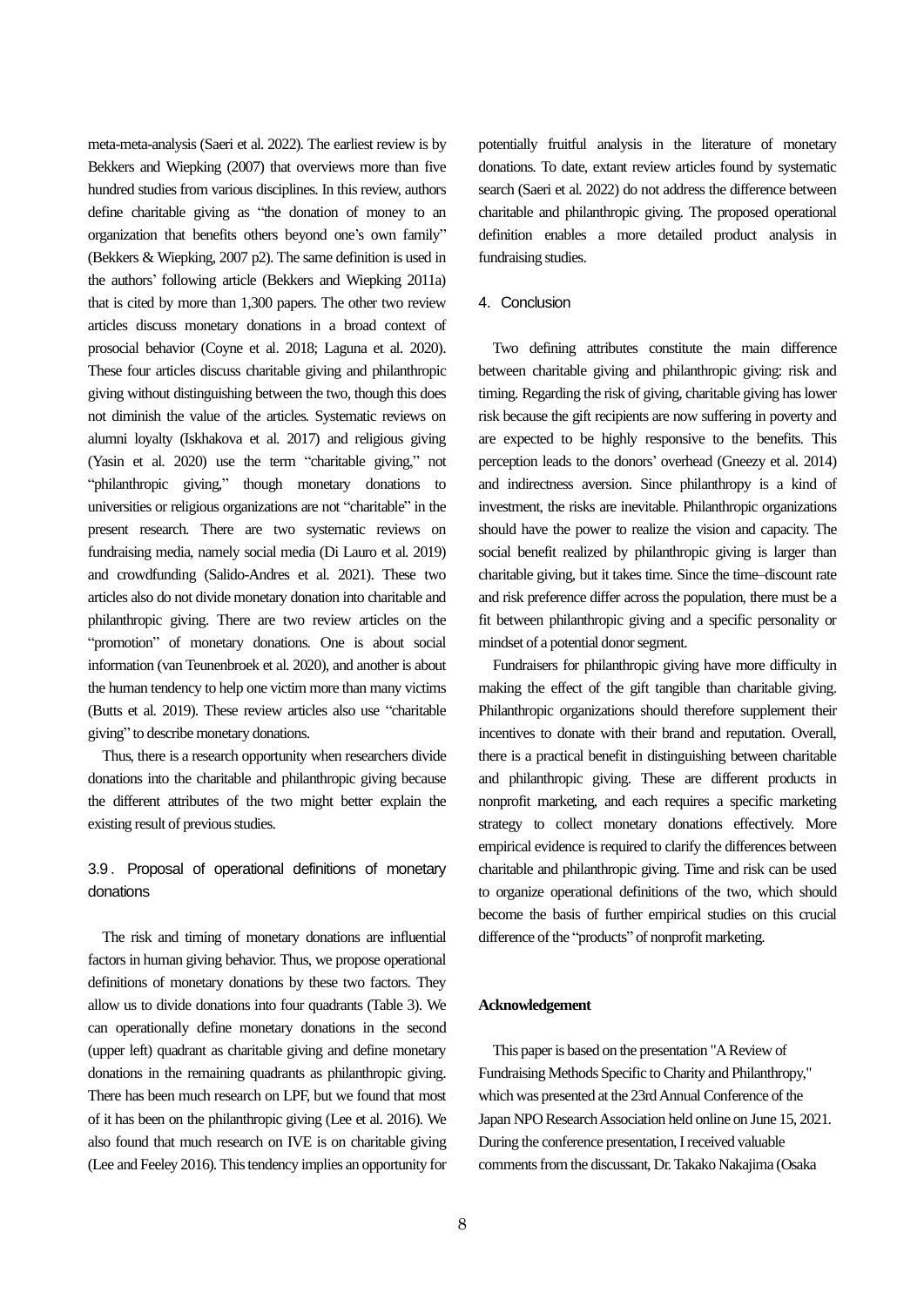University of Commerce), and other participants. I also received thought-provoking comments from Dr. Midori Matsushima (University of Tsukuba) and other participants at the preparatory seminar (May 22, 2021). I would like to thank them for their comments. Of course, any possible errorsin this paper are the author's responsibility.

#### **References**

- Andreoni, James and Payne, A. Abigail (2013) Charitable giving,in *Handbook of Public Economics*, pp. 1–50.
- Andreoni, James and Sprenger, Charles (2012) Risk preferences are not time preferences,*The American Economic Review*, vol.102, no.7, pp.3357–3376.
- Andrews, Frank Emerson (1950) *Philanthropic giving*, Russel Sage Foundation.
- Anheier, Helmut K (2005) *A Dictionary of Civil Society, Philanthropy and the Non-profit Sector*, Taylor & Francis
- Anheier, Helmut K (2014) *Nonprofit Organizations: Theory, Management, Policy*, Routledge
- Anisman-Razin, Moran and Levontin, Liat (2019) Prosocial behavior reframed: How consumer mindsets shape dependency-oriented versus autonomy-oriented helping, *Journal of the Association for Consumer Research*, vol.5, no.1, pp.95–105.
- Aromataris, Edoardo, Fernandez, Ritin, Godfrey, Christina M, Holly, Cheryl, Khalil, Hanan and Tungpunkom, Patraporn (2015) Summarizing systematic reviews: Methodological development, conduct and reporting of an umbrella review approach, *JBI Evidence Implementation*, vol.13, no.3.
- Barman, Emily (2017) The social bases of philanthropy, *Annual Review of Sociology*, vol.43, no.1, pp.271–290.

Bekkers, René and Wiepking, Pamala (2007) Generosity and philanthropy: A literature review, *SSRN 1015507*.

Bekkers, René and Wiepking, Pamala (2011a) A literature review of empirical studies of philanthropy: Eight mechanisms that drive charitable giving, *Nonprofit and Voluntary Sector Quarterly*, vol.40, no.5, pp.924–973.

Bekkers, René and Wiepking, Pamala (2011b) Who gives? A literature review of predictors of charitable giving Part one: Religion, education, age and socialisation, *Voluntary Sector Review*, vol.2, no.3, pp.337–365.

Booth, Andrew, Papaioannou, Diana and Sutton, Anthea (2016) Systematic Approaches to a Successful Literature Review, Second edition, Sage Publications Inc.

- Bose, Sudipta, Podder, Jyotirmoy and Biswas, Kumar (2017) Philanthropic giving, market-based performance and institutional ownership: Evidence from an emerging economy, *British Accounting Review*, vol.49, no.4, pp.429–444.
- Bremner, R H and Boor, D J (1988) *American Philanthropy*, University of Chicago Press.
- Brest, Paul and Wolfson, Mark (2020) How to think about risk in philanthropy, *Stanford Social Innovation Review*, vol.18, no.1, pp.57–58.
- Brock, J Michelle, Lange, Andreas and Ozbay, Erkut Y (2013) Dictating the risk: Experimental evidence on giving in risky environments, *American Economic Review*, vol.103, no.1, pp.415–437.
- Brown, David W (2004) What research tells us about planned giving, *International Journal of Nonprofit and Voluntary Sector Marketing*, vol.9, no.1, pp.86–95.
- Butts, Marcus M, Lunt, Devin C, Freling, Traci L and Gabriel, Allison S (2019) Helping one or helping many? A theoretical integration and meta-analytic review of the compassion fade literature, *Organizational Behavior and Human Decision Processes*, 151, pp.16–33.
- *Cambridge Dictionary*, https://dictionary.cambridge.org/, (Accessed on 2022/6/19)
- Chang, Chun-Tuan and Lee, Yu-Kang (2009) Framing charity advertising: Influences of message framing, image valence, and temporal framing on a charitable appeal, *Journal of Applied Social Psychology*, vol.39, no.12, pp.2910–2935.
- Cheek, Dennis W., Kramarek, Michal and Rooney, Patrick (2015) Charity and philanthropy: Overview, *International Encyclopedia of the Social & Behavioral Sciences: Second Edition*, **Elsevier**.
- Cialdini, Robert B and Schroeder, David A (1976) Increasing compliance by legitimizing paltry contributions: When even a penny helps., *Journal of Personality and Social Psychology*, vol.34, no.4, p.599.
- Coyne, Sarah M, Padilla-Walker, Laura M, Holmgren, Hailey G, Davis, Emilie J, Collier, Kevin M, Memmott-Elison, Madison K and Hawkins, Alan J (2018) A meta-analysis of prosocial media on prosocial behavior, aggression, and empathic concern: A multidimensional approach, *Developmental Psychology*, vol.54, no.2, p.331.
- Crespin, Michael H and Deitz, Janna L (2010) If you can't join 'em, beat 'em: The gender gap in individual donations to congressional candidates, *Political Research Quarterly*, vol.63, no.3, pp.581–593.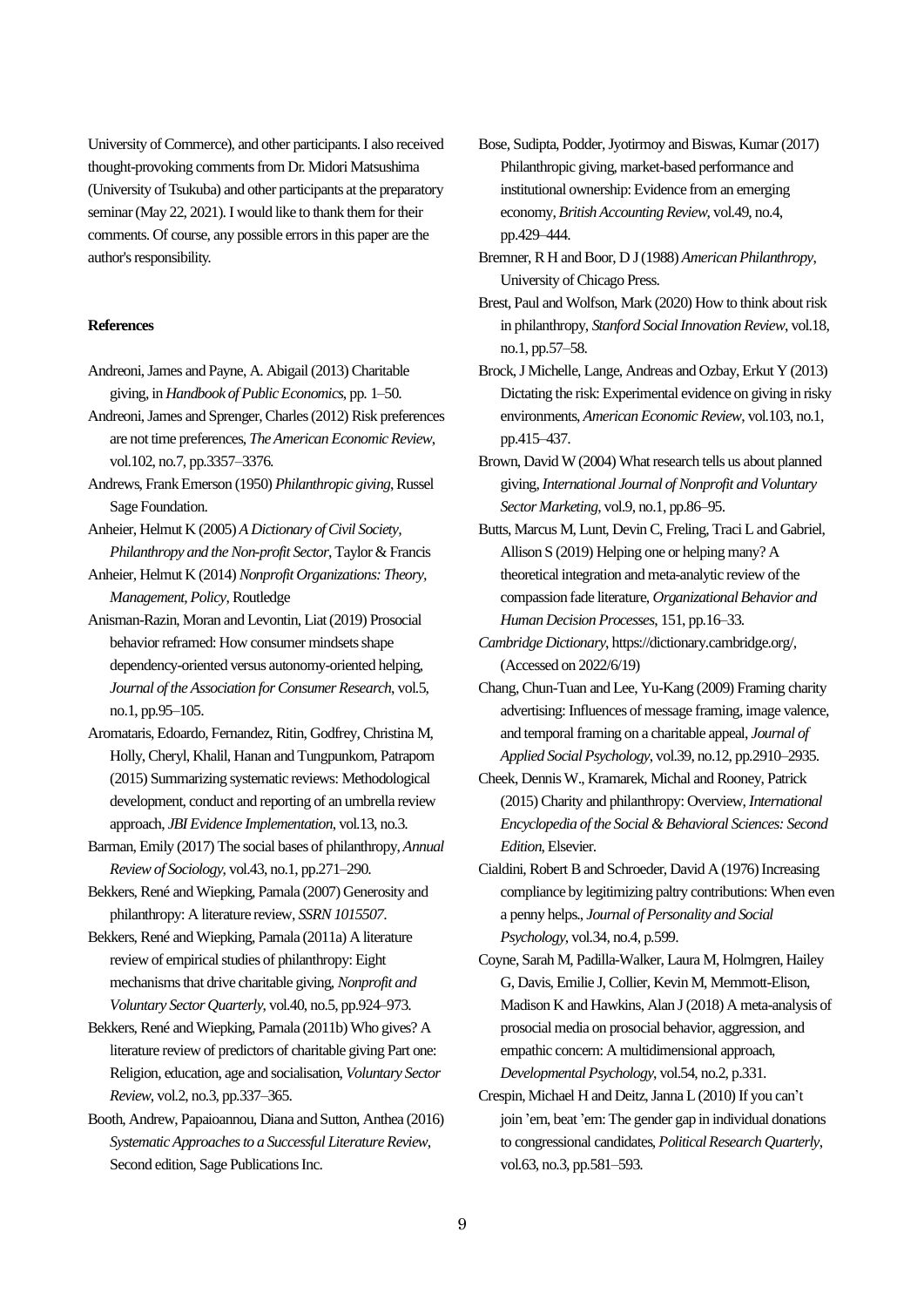Daly, Siobhan (2012) Philanthropy as an essentially contested concept, *VOLUNTAS: International Journal of Voluntary and Nonprofit Organizations*, vol.23, no.3, pp.535–557.

*Macmillan dictionary*, (https://www.macmillandictionary.com/) accessed 2022/6/18.

Dodgson, Mark and Gann, David (2020) *Philanthropy, Innovation and Entrepreneurship: An Introduction*, Dodgson, Mark and Gann, David Eds., Springer International Publishing.

Ein-Gar, Danit and Levontin, Liat (2013) Giving from a distance: Putting the charitable organization at the center of the donation appeal, *Journal of Consumer Psychology*, vol.23, no.2, pp.197–211.

Exley, Christine L. (2016) Excusing selfishness in charitable giving: The role of risk, *Review of Economic Studies*, vol.83, no.2, pp.587–628.

Frumkin, Peter (2008) *Strategic Giving: The Art and Science of Philanthropy*, University of Chicago Press.

Gneezy, Uri, Keenan, Elizabeth A and Gneezy, Ayelet (2014) Avoiding overhead aversion in charity, *Science*, vol.346, no.6209, pp.632–635.

Goenka, Shreyans and Van Osselaer, Stijn M.J. (2019) Charities can increase the effectiveness of donation appeals by using a morally congruent positive emotion, *Journal of Consumer Research*, vol.46, no.4, pp.774–790.

Gunderman, RichardB (2009) *We Make a Life by What We Give*, Indiana University Press.

Hardy, Sam A and Carlo, Gustavo (2011) Moral identity., in *Handbook of Identity Theory and Research, Vols. 1 and 2*, pp. 495–513.

Harrow, Jenny (2010) Philanthropy, in Taylor, Rupert Ed., *Third Sector Research*, pp. 121–137, Springer New York

Havens, John J, O'Herlihy, Mary A and Schervish, Paul G (2006) Charitable giving: How much, by whom, to what, and how?, in *The Nonprofit Sector: A Research Handbook*, Second edi, pp. 542–567.

Iskhakova, Lilia, Hoffmann, Stefan and Hilbert, Andreas (2017) Alumni loyalty: Systematic literature review, *Journal of Nonprofit & Public Sector Marketing*, vol.29, no.3, pp.274–316.

Kanter, Rosabeth Moss (1999) From spare change to real change: The social sector as beta site for business innovation, *Harvard Business Review*, vol.77, no.3, pp.122–123.

Karlan, Dean, Tantia, Piyush and Welch, Sarah (2019) Behavioral economics and donor nudges: Impulse or deliberation?, *Stanford Social Innovation Review*.

(https://doi.org/10.48558/Z1NC-K057) Accessed on 2022/6/18

Laguna, Mariola, Mazur, Zofia, Kędra, Michał and Ostrowski, Karol (2020) Interventions stimulating prosocial helping behavior: A systematic review, *Journal of Applied Social Psychology*, vol.50, no.11, pp.676–696.

Di Lauro, Stefano, Tursunbayeva, Aizhan and Antonelli, Gilda (2019) How nonprofit organizations use social media for fundraising: A systematic literature review, *International Journal of Business and Management*, vol.14, no.1, pp.7–11.

Lee, Seyoung and Feeley, Thomas Hugh (2016) The identifiable victim effect: A meta-analytic review, *Social Influence*, vol.11, no.3, pp.199–215.

- Lee, Seyoung, Moon, Shin-Il and Feeley, Thomas Hugh (2016) A meta-analytic review of the legitimization of paltry favors compliance strategy, *Psychological Reports*, vol.118, no.3, pp.748–771.
- Lindahl, Wesley E and Conley, Aaron T (2002) Literature review: Philanthropic fundraising, *Nonprofit Management and Leadership*, vol.13, no.1, pp.91–112.

Loewenstein, George and Small, Deborah (2003) Helping a victim or helping the victim: Altruism and identifiability, *Journal of Risk and Uncertainty*, vol.26, no.1, pp.5–16.

Lu, Jiahuan (2016) The philanthropic consequence of government grants to nonprofit organizations, *Nonprofit Management and Leadership*, vol.26, no.4, pp.381–400.

Ma, Ji, Ebeid, Islam Akef, de Wit, Arjen, Xu, Meiying, Yang, Yongzheng, Bekkers, René and Wiepking, Pamala (2021) Computational social science for nonprofit studies: Developing a toolbox and knowledge base for the field, *VOLUNTAS: International Journal of Voluntary and Nonprofit Organizations*.

McAlexander, James H, Koenig, Harold F and DuFault, Beth (2014) Advancement in higher education: The role of marketing in building philanthropic giving, *Journal of Marketing for Higher Education*, vol.24, no.2, pp.243–256.

McClure, Kevin R., Frierson, Leah, Hall, Adam W. and Ostlund, Kara L. (2017) Philanthropic giving by foundations to higher education institutions: A state-level social network analysis, *Philanthropy & Education*, vol.1, no.1, p.1.

*Merriam-Webster Dictionary Online*, (https://www.merriam-webster.com/) Accessed on 2022/6/18.

Murray, Keith B (1991) A test of services marketing theory: Consumer information acquisition activities, *Journal of*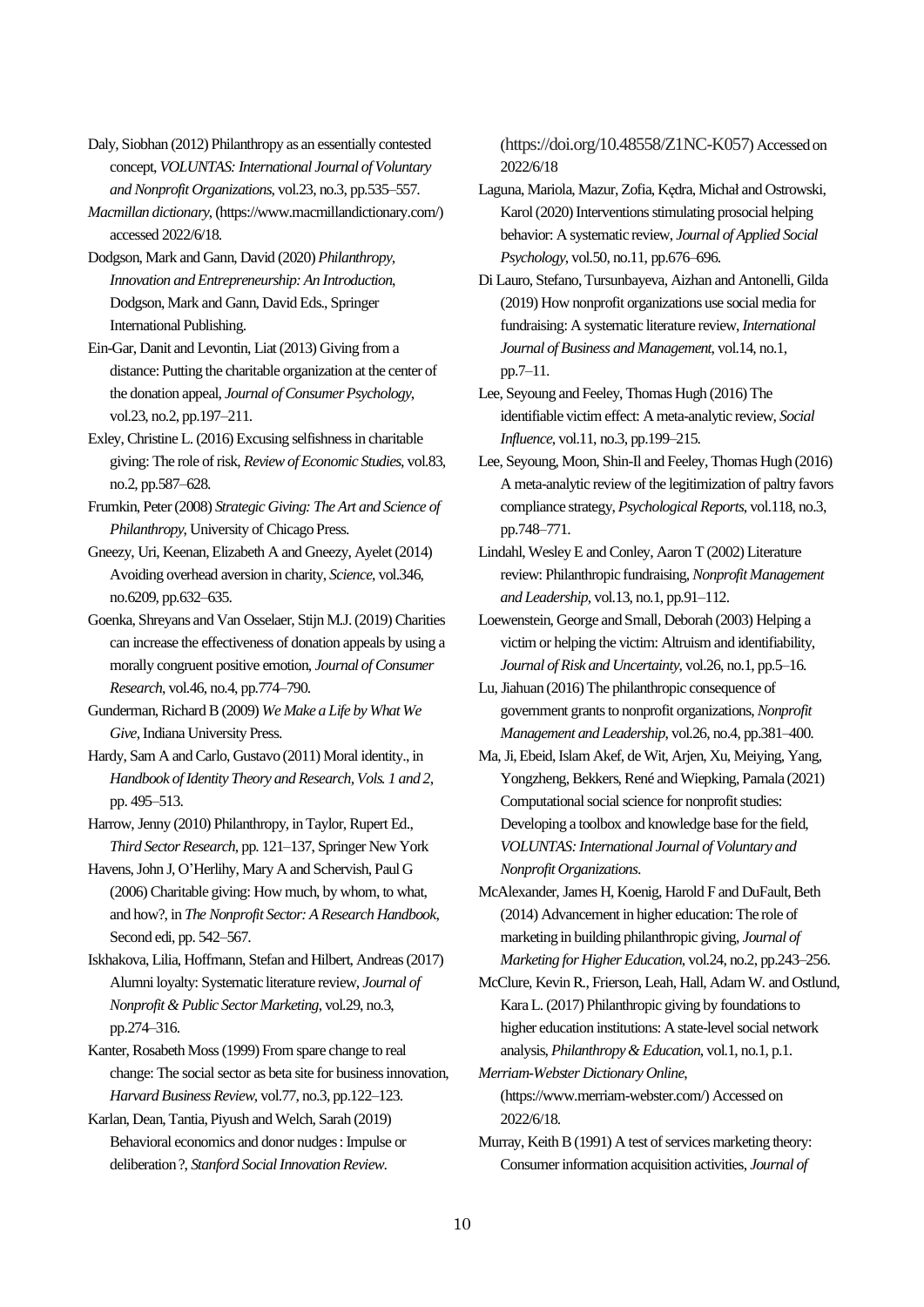*Marketing*, vol.55, no.1, pp.10–25.

Neumayr, Michaela and Handy, Femida (2019) Charitable giving: What influences donors' choice among different causes?, *VOLUNTAS: International Journal of Voluntary and Nonprofit Organizations*, vol.30, no.4, pp.783–799.

Nwakpuda, Emily I (2020) Major donors and higher education: Are STEM donors different from other donors?, *Nonprofit and Voluntary Sector Quarterly*, vol.49, no.5, pp.969–988.

Odendahl, T (1991) *Charity Begins At Home: Generosity And Self-interest Among The Philanthropic Elite*, Basic Books.

Ostrower, Francie (1995) *Why the Wealthy Give: The Culture of Elite Philanthropy*, Princeton University Press.

de Paiva Duarte, Fernanda (2013) Philanthropy, *Encyclopedia of Corporate Social Responsibility*, Springer Berlin Heidelberg.

Payton, Robert L. and Moody, Michael P. (2008) *Understanding Philanthropy: Its Meaning and Mission*, Indiana University Press.

Peloza, John and Steel, Piers (2005) The price elasticities of charitable contributions: A meta-analysis, *Journal of Public Policy & Marketing*, vol.24, no.2, pp.260–272.

Phillips, Susan D and Jung, Tobias (2016) Introduction: A new 'new'philanthropy: from impetus to impact, in *The Routledge companion to philanthropy*, pp. 25–54.

Saeri, Alexander K, Slattery, Peter, Lee, Joannie, Houlden, Thomas, Farr, Neil, Gelber, Romy L, Stone, Jake, Huuskes, Lee, Timmons, Shane, Windle, Kai, Spajic, Luke, Freeman, Luke, Moss, David, Behar, Jon, Schubert, Stefan, Grundy, Emily A C and Zorker, Michael (2022) What works to increase charitable donations? A meta-review with meta-meta-analysis, *VOLUNTAS: International Journal of Voluntary and Nonprofit Organizations*.

Salamon, Lester M. (1992) *America's Nonprofit Sector: A Primer*, Foundation Center.

Salido-Andres, Noelia, Rey-Garcia, Marta, Alvarez-Gonzalez, Luis Ignacio and Vazquez-Casielles, Rodolfo (2021) Mapping the field of donation-based crowdfunding for charitable causes: Systematic review and conceptual framework, *VOLUNTAS: International Journal of Voluntary and Nonprofit Organizations*, vol.32, no.2, pp.288–302.

Sargeant, Adrian and Woodliffe, Lucy (2007) Gift giving: An interdisciplinary review, *International Journal of Nonprofit and Voluntary Sector Marketing*, vol.12, no.November, pp.275–307.

Saukko, Emilia (2014) Charitable donations, Michalos, Alex C

Ed., *Encyclopedia of Quality of Life and Well-Being Research*, Springer Netherlands.

Sealander, Judith (2003) Curing evils at their source: The arrival of scientific giving, in *Charity, Philanthropy, and Civility in American History*, pp. 217–240.

Singer, Peter (2009) *The Life You Can Save: Acting Now to End World Poverty*, Random House.

Sparrow, Erika P and Spaniol, Julia (2018) Aging and altruism in intertemporal choice., *Psychology and Aging*, vol.33, no.2, p.315.

Srnka, Katharina J, Grohs, Reinhard and Eckler, Ingeborg (2003) Increasing fundraising efficiency by segmenting donors, *Australasian Marketing Journal (AMJ)*, vol.11, no.1, pp.70–86.

Steinberg, Richard and Powell, Walter W (2006) *The Nonprofit Sector: A Research Handbook*, Steinberg, Richard and Powell, Walter W Eds., Second Edi., Yale University Press.

Sulek, Marty (2010) On the modern meaning of philanthropy, *Nonprofit and Voluntary Sector Quarterly*, vol.39, no.2, pp.193–212.

Suzuki, Satoko, Kohlbacher, Florian and Akutsu, Satoshi (2020) Charitable behavior inChina under the charity law: Evaluation of charity advertisements involving in‐groups and out‐groups, *International Journal of Nonprofit and Voluntary Sector Marketing*, p.e1696.

van Teunenbroek, Claire, Bekkers, René and Beersma, Bianca (2020) Look to others before you leap: A systematic literature review of social information effects on donation amounts, *Nonprofit and Voluntary Sector Quarterly*, vol.49, no.1, pp.53–73.

*The New Oxford Dictionary of English*, Oxford University Press.

Thompson and Burnett (2019) Impact of the S.T.R.I.P.E.S. leadership and extended orientation program on philanthropic giving, *Philanthropy & Education*, vol.2, no.2, p.53.

Visser, Wayne, Matten, Dirk, Pohl, Manfred and Tolhurst, Nick (2010) *The A to Z of Corporate Social Responsibility*, John Wiley & Sons.

Walker, Lorraine Olszewski and Avant, Kay Coalson (2005) *Strategies for Theory Construction in Nursing*, Pearson Prentice Hall.

Wiepking, Pamala and Bekkers, René (2012) Who gives? A literature review of predictors of charitable giving. Part two: Gender, family composition and income, *Voluntary Sector Review*, vol.3, no.2, pp.217–245.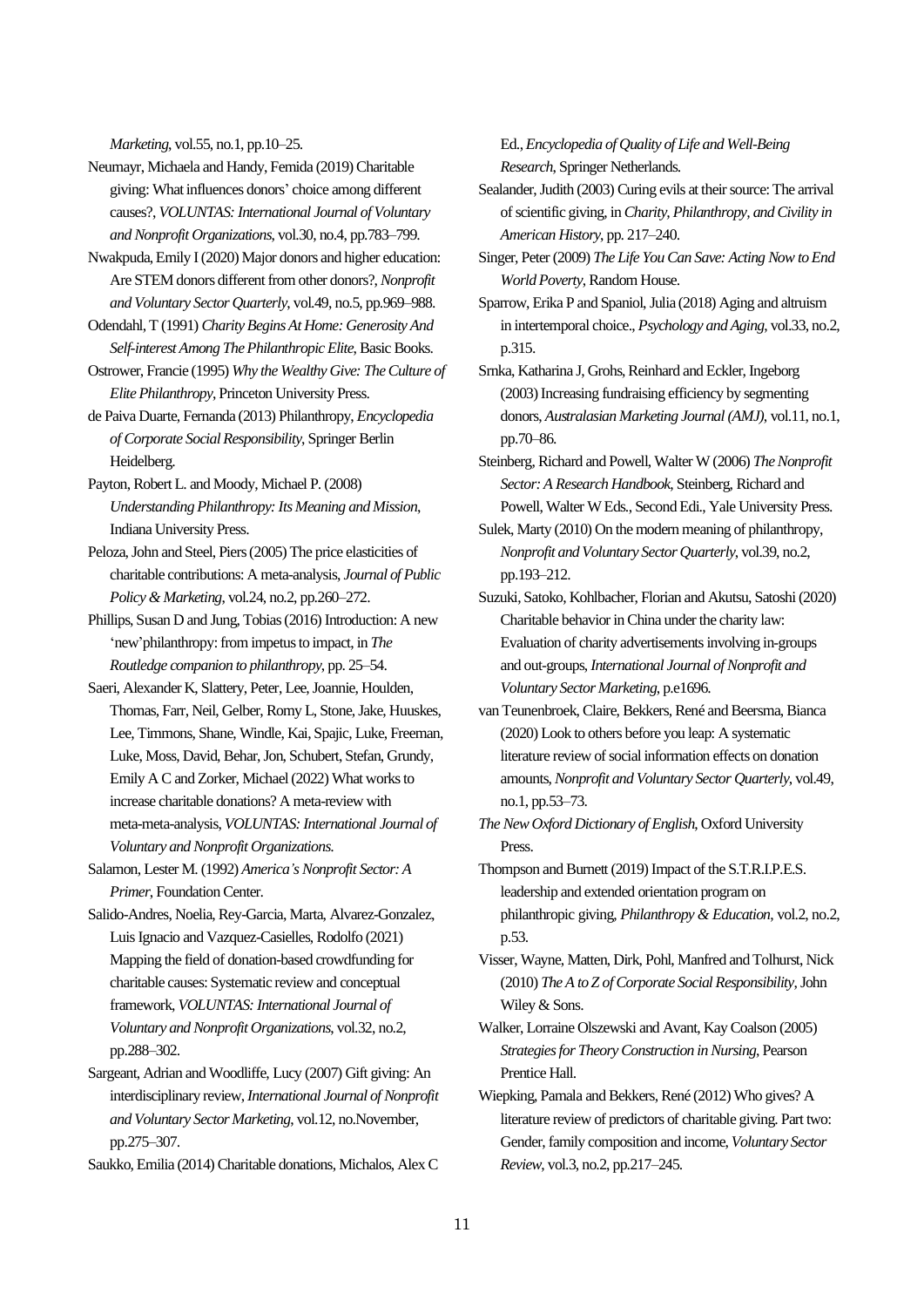Worth, Michael J. (2015) *Fundraising: Principles and Practice*, SAGE Publication.

Wright, Karen (2001) Generosity vs. altruism: Philanthropy and charity in the United States and United Kingdom, *VOLUNTAS: International Journal of Voluntary and Nonprofit Organizations*, vol.12, no.4, pp.399–416.

Xyrichis, Andreas and Ream, Emma (2008) Teamwork: A concept analysis, *Journal of Advanced Nursing*, 61, February, pp.232–241.

Yasin, Kidist, Adams, Anita and King, David (2020) How does religion affect giving to outgroups and secular organizations? A systematic literature review, *Religions*, pp.1–22.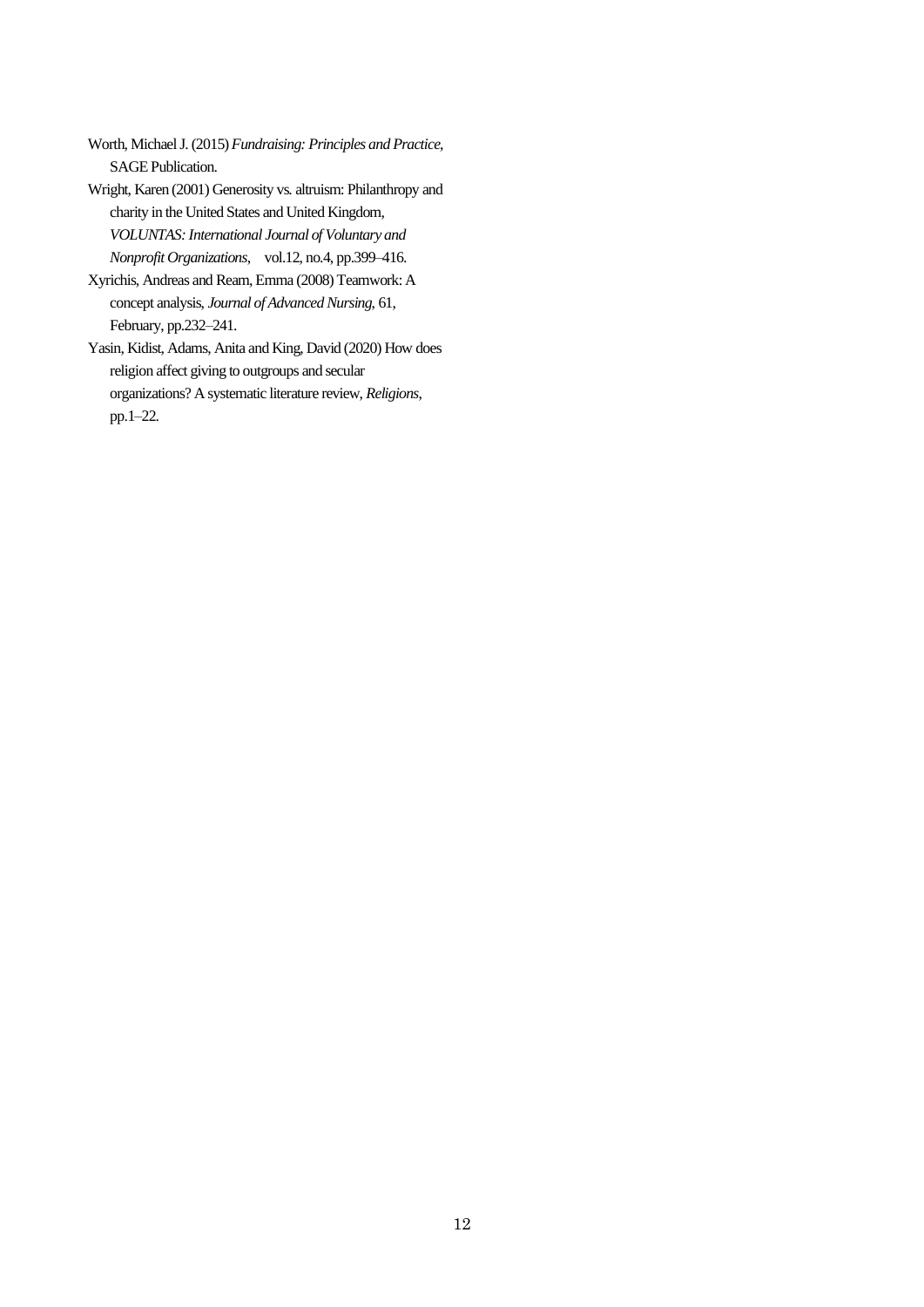| Appendix 1. Definitions and similar concepts by English dictionaries |
|----------------------------------------------------------------------|
|----------------------------------------------------------------------|

| Definitions by<br><b>Dictionaries</b>      | Charity or similar concepts                                                                                                                                                                                                                                                                                                                                            | Philanthropy or similar concepts                                                                                                                                                                                                                                        |
|--------------------------------------------|------------------------------------------------------------------------------------------------------------------------------------------------------------------------------------------------------------------------------------------------------------------------------------------------------------------------------------------------------------------------|-------------------------------------------------------------------------------------------------------------------------------------------------------------------------------------------------------------------------------------------------------------------------|
| The New Oxford<br>Dictionary of<br>English | Charity is "An organization set up to provide help and raise<br>money for those in need" or "the voluntary giving of help, typically<br>in the form of money, to those in need."                                                                                                                                                                                       | Philanthropy is "the desire to promote the welfare of<br>others, expressed especially by the generous donation<br>of money to good causes."                                                                                                                             |
| Cambridge<br>Dictionary                    | An organization whose purpose is to give money, food, or help to<br>those who need it, or to carry out activities such as medical<br>research that will help people in need, and not to make a profit:                                                                                                                                                                 | The activity of helping the poor, especially by giving<br>them money:                                                                                                                                                                                                   |
|                                            | Help, especially in the form of money, given freely to people who<br>are in need, for example because they are ill, poor, or have no<br>home, and organizations that provide this help:                                                                                                                                                                                | The giving away of money, esp. in large amounts, to<br>organizations that help people:                                                                                                                                                                                  |
| Macmillan<br>Dictionary                    | An organization to which you give money so that it can give<br>money and help to people who are poor or ill, or who need advice<br>and support:                                                                                                                                                                                                                        | The belief that you should help people, especially by<br>giving money to those who need it:                                                                                                                                                                             |
|                                            | Money or food that is given to people who are poor or ill so that<br>they can live:                                                                                                                                                                                                                                                                                    |                                                                                                                                                                                                                                                                         |
| Merriam-Webster<br>Dictionary Online       | 1a: generosity and helpfulness especially toward the needy or<br>suffering<br>also: aid given to those in need<br>1b: an institution engaged in relief of the poor<br>1c: public provision for the relief of the needy<br>3a: a gift for public benevolent purposes<br>3b: an institution (such as a hospital) founded by such a gift<br>4: lenient judgment of others | 1: goodwill to fellow members of the human race<br>especially : active effort to promote human welfare<br>2a: an act or gift done or made for humanitarian<br>purposes<br>2b: an organization distributing or supported by funds<br>set aside for humanitarian purposes |